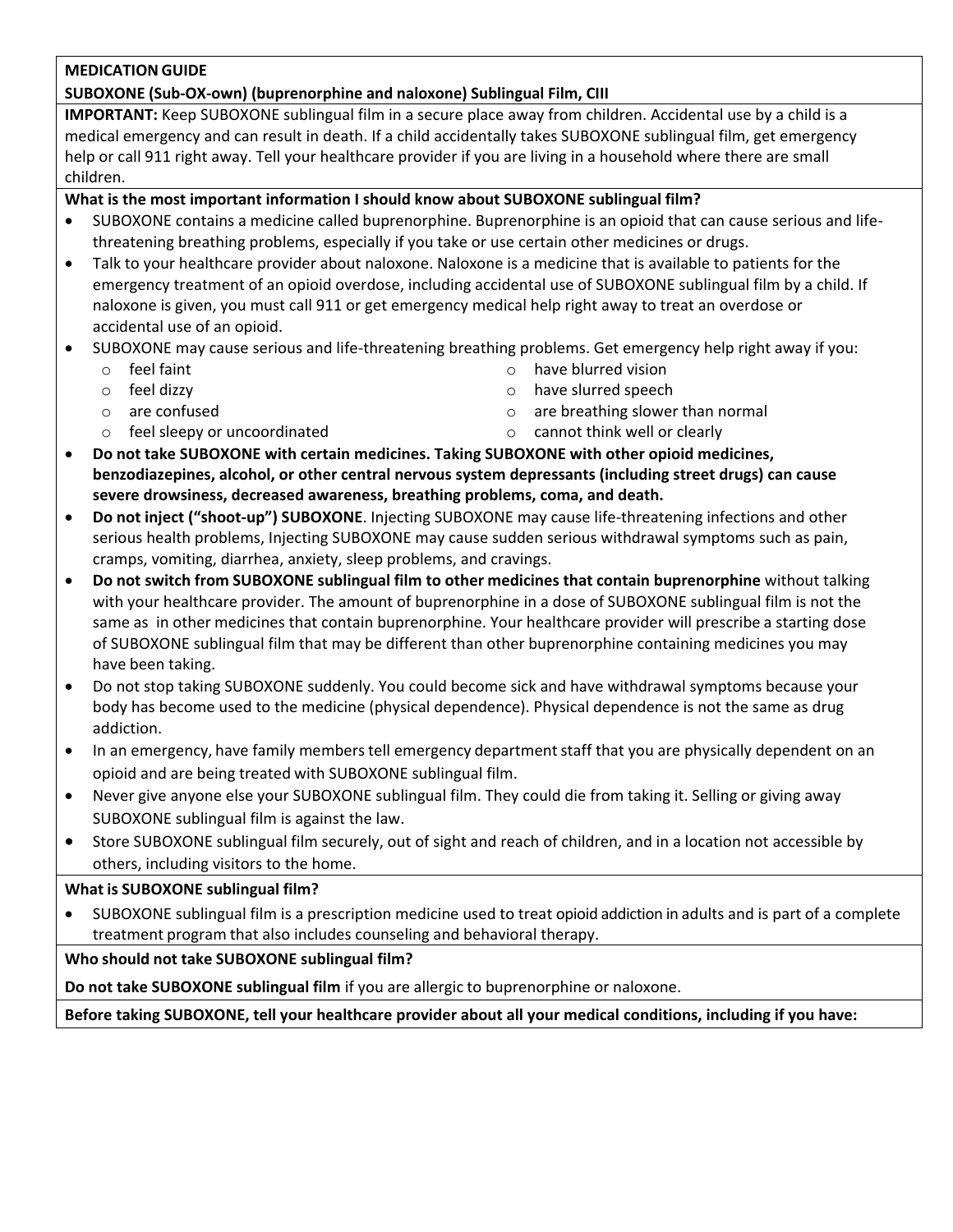- trouble breathing or lung problems
- a curve in your spine that affects your breathing

• Addison's disease

- an enlarged prostate (men)
- problems urinating
- liver, kidney, or gallbladder problems
- alcoholism
- a head injury or brain problem
- mental health problems
- adrenal gland or thyroid gland problems
- tooth problems, including a history of cavities

### **Tell your healthcare provider if you are:**

- **pregnant or plan to become pregnant.** If you take SUBOXONE while pregnant, your baby may have symptoms of opioid withdrawal at birth that could be life-threatening if not recognized and treated. Talk to your healthcare provider if you are pregnant or plan to become pregnant.
- **Breastfeeding or plan to breastfeed.** SUBOXONE can pass into your breast milk and harm your baby. Talk to your healthcare provider about the best way to feed your baby if you take SUBOXONE. Monitor your baby for increased drowsiness and breathing problems if you breastfeed during treatment with SUBOXONE.

**Tell your healthcare provider about all the medicines you take, including** prescription and over-the-counter medicines, vitamins, or herbal supplements.

### **How should I take SUBOXONE sublingual film?**

**Read the Instructions for Use at the end of this Medication Guide for detailed instructions on how to take SUBOXONE**

- Take SUBOXONE sublingual film exactly as prescribed by your healthcare provider. Your healthcare provider may change your dose after seeing how it affects you. Do not change your dose unless your healthcare provider tells you to change it.
- Do not take SUBOXONE sublingual film more often than prescribed by your healthcare provider.
- **SUBOXONE is not for occasional or "as needed" use.**
- When you are beginning treatment, take SUBOXONE sublingual film only under the tongue (sublingual administration).
- After SUBOXONE is completely dissolved, rinse your mouth with water and swallow. Wait for at least one hour before brushing teeth.
- Report any problems with your teeth immediately to your healthcare provider and schedule an appointment with a dentist. Tell your dentist that you have started taking SUBOXONE.
- After a few days, you can choose whether you will take SUBOXONE sublingual film on the inside of your cheek (buccal administration) or under the tongue (sublingual administration).
- Take the entire SUBOXONE sublingual film. Do not cut, tear, chew, or swallow SUBOXONE sublingual film because the medicine will not work as well.
- If you miss a dose of SUBOXONE, take it as soon as you remember. If it is almost time for your next dose, skip the missed dose and take the next dose at your regular time. Do not take 2 doses at the same time unless your healthcare provider tells you to. If you are not sure about your dosing, call your healthcare provider.
- Dispose of expired, unwanted, or unused SUBOXONE by removing SUBOXONE from the foil packaging, and promptly flushing down the toilet (if a drug take-back option is not readily available). Visit www.fda.gov/drugdisposal for additional information on disposal of unused medicines.

# • **If you take too much SUBOXONE or overdose, call Poison Control or get emergency medical help right away.**

**Whatshould I avoid while taking SUBOXONE sublingual film?**

- **Do not drive, operate heavy machinery, or perform any other dangerous activities until you know how SUBOXONE affects you**. Buprenorphine can cause drowsiness and slow reaction times. SUBOXONE can make you sleepy, dizzy, or lightheaded.
- **You should not drink alcohol** or take prescription or over-the-counter medicines that contain alcohol while taking SUBOXONE sublingual film, because this can lead to loss of consciousness or even death.

# **What are the possible side effects of SUBOXONE sublingual film?**

# **SUBOXONE sublingual film can cause serious side effects, including:**

• **Trouble breathing.** Taking SUBOXONE with other opioid medicines, benzodiazepines, alcohol, or other central nervous system depressants can cause breathing problems that can lead to coma and death.